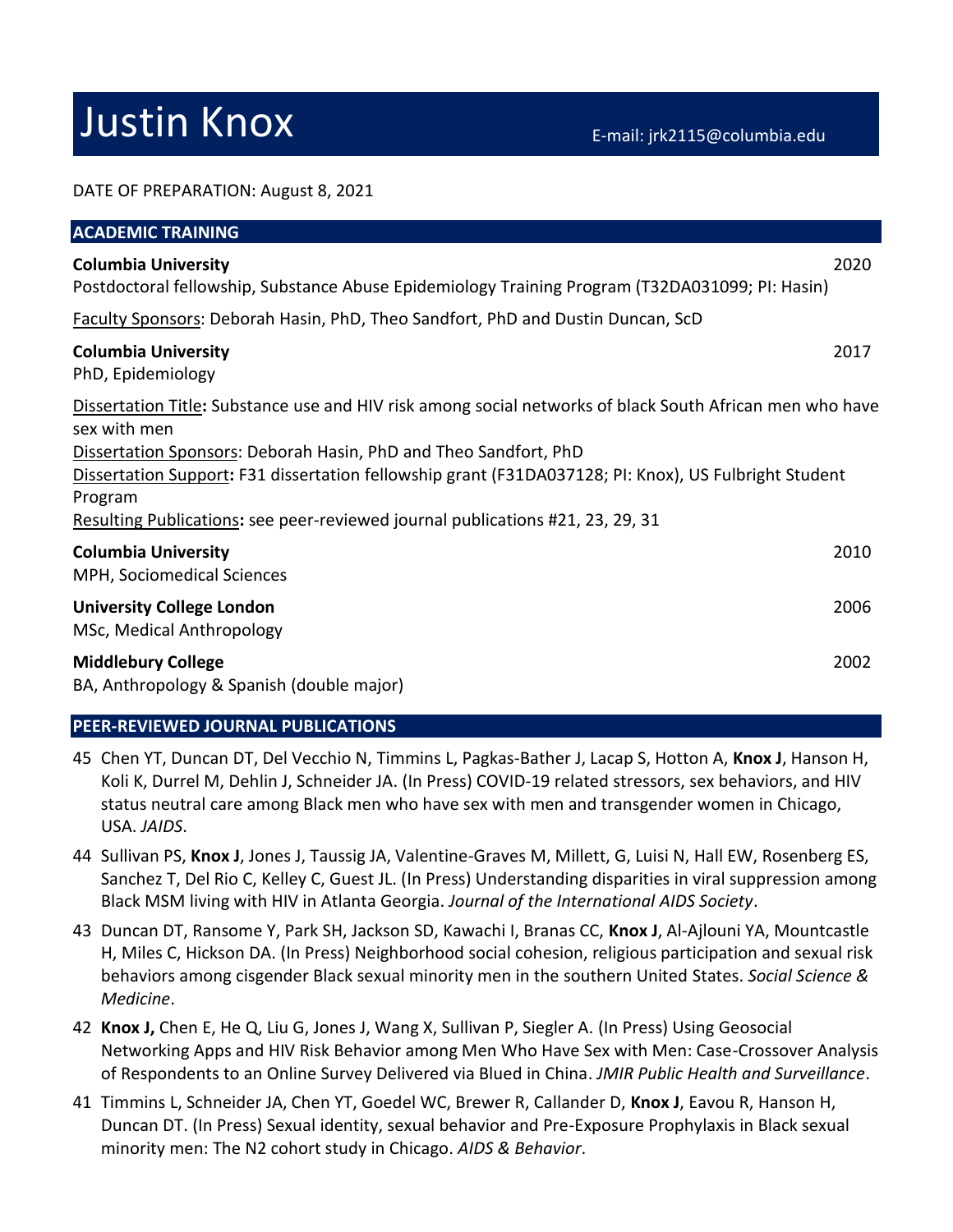- 40 Siegler AJ, **Knox J,** Bauermeister J, Golinkoff J, Hightow-Weidman L, Scott H. (In Press) Mobile app development in health research: pitfalls and solutions. *mHealth*.
- 39 Cohen F, Hermosilla S, **Knox J**, Agaba GS, Obalim G, Kajungu R, Mangen PO, Stark L. (In Press) Protocol for a caregiver psychosocial support intervention for populations affected by displacement in Uganda. *BMC Public Health*.
- 38 **Knox J,** Uhlemann AC, Lowy FD. (2020) Stopping household MRSA transmission and recurrent infections: an unmet challenge. *Clinical Infectious Diseases*. 10:ciaa745. PMID: 32520349
- 37 **Knox J,** Boyd A, Matser A, Heijman T, Sandfort T, Davidovich U. (In Press) Types of group sex and their association with different sexual risk behaviors among HIV-negative men who have sex with men. *Archives of Sexual Behavior*. 49:1995-2003. PMCID PMC7321909
- 36 **Knox J,** Scodes J, Wall M, Witkiewitz K, Kranzler HR, Mann R, O'Malley SS, Anton R, Hasin DS. (In Press) Reduction in World Health Organization (WHO) risk drinking levels and cardiovascular disease. *Alcoholism: Clinical & Experimental Research*. 44:1625-1635. PMCID: PMC7484295
- 35 **Knox J,** Patnaik P, Hakim A, Telly N, Ballo T, Traoré B, Doumbia S, Lahuerta M. (In Press) Prevalence of condomless anal intercourse and associated risk factors among men who have sex with men in Bamako, Mali. *International Journal of STD & AIDS*.
- 34 Colson PW, Winterhalter FS, Franks J, Hirsch-Moverman Y, Ortega H, Wu Y, **Knox J,** El-Sadr WM. (2020) Adherence to pre-exposure prophylaxis in African American men who have sex with men and transgender women in a community setting in Harlem, NY. *AIDS & Behavior*. 24:3436-3455. PMID: 32385678
- 33 Gruver RS, Mall S, Kvalsig JD, **Knox J,** Mellins CA, Desmond C, Kauchali S, Arpadi S, Taylor M, Davidson LL. (2020) Cognitive and language development at age 4-6 years in children HIV-exposed but uninfected compared to those HIV-unexposed and to children living with HIV. *New Directions for Child and Adolescent Development*. 1:39-54. PMCID: PMC7500867
- 32 **Knox J,** Hasin DS, Larson FRR, Kranzler HR. (2019) Prevention, screening, and treatment for heavy drinking and alcohol use disorder. *Lancet Psychiatry*. 19:S2215-0366. PMID: 31630982
- 31 **Knox J,** Schneider J, Greene E, Hasin D, Sandfort T. (2019) Using social network analysis to examine alcohol use among adults: a systematic review. *PLoS One*. 14:e0221360. PMCID: PMC6705782
- 30 **Knox J,** Wall M, Witkiewitz K, Kranzler HR, Falk D, Litten R, Mann R, O'Malley SS, Scodes J, Anton R, Hasin DS. (2019) Reduction in non-abstinent WHO drinking risk levels and drug use disorders: 3-year follow-up results in the US general population. *Drug and Alcohol Dependence*. 201:16-22. PMCID: PMC6662197
- 29 **Knox J,** Reddy V, Lane T, Lovasi G, Hasin D, Sandfort T. (2019) Safer sex intentions modify the relationship between substance use and sexual risk behavior among black South African MSM. *International Journal of STD & AIDS*. 30:786-794. PMCID: PMC6765215
- 28 **Knox J,** Scodes J, Wall M, Witkiewitz K, Kranzler HR, Falk D, Litten R, Mann R, O'Malley SS, Anton R, Hasin DS. (2019) Reduction in non-abstinent WHO drinking risk levels and depression/anxiety disorders: 3-year follow-up results in the US general population. *Drug and Alcohol Dependence*. 197:228-235. PMCID: PMC6440807
- 27 **Knox J,** Wall M, Witkiewitz K, Kranzler HR, Falk D, Litten R, Mann R, O'Malley SS, Scodes J, Anton R, Hasin DS. (2018) Reduction in non-abstinent WHO drinking risk levels and change in risk for liver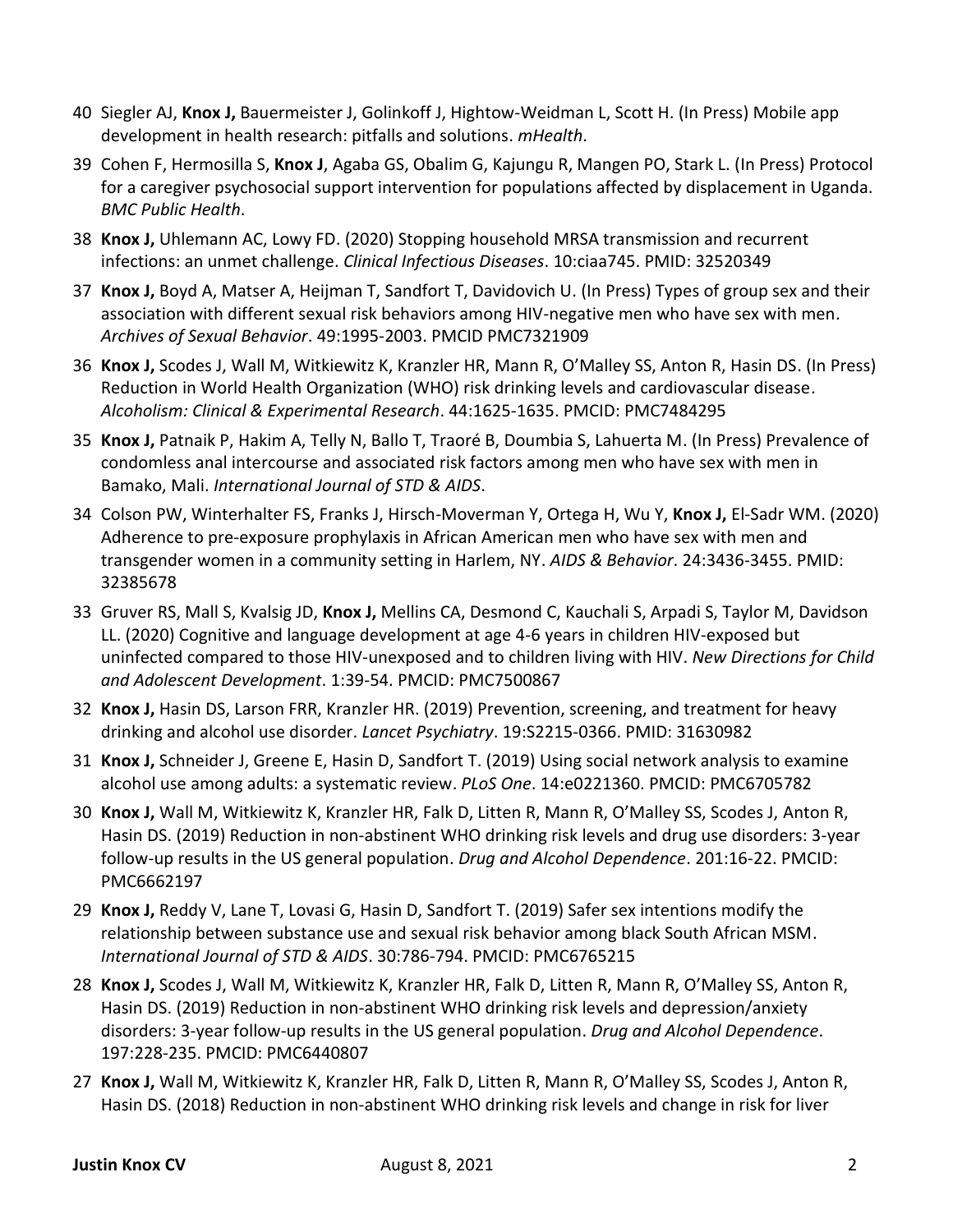disease and positive AUDIT-C scores: prospective 3-year follow-up results in the US general population. *Alcoholism: Clinical & Experimental Research*. 42:2256-2265. PMCID: PMC6263142

- 26 **Knox J,** Arpadi S, Kauchali S, Murray C, Taylor M, Kvalsvig JM, Bah F, Mellins CA, Davidson LL. (2018) Screening for developmental disabilities in HIV positive and HIV negative children in South Africa: Results from the Asenze Study. *PLoS One*. 7:e49900. PMCID: PMC6029795
- 25 Mellins CA, Xu Q, Nestadt DF, **Knox J,** Kauchali S, Arpadi S, Kvalsvig JM, Shrout P, Davidson LL. (2018) Screening for mental health among young South African children: the use of the Strengths and Difficulties Questionnaire (SDQ). *Global Social Welfare*. 5:29-38. PMCID: PMC6054470
- 24 Lahuerta M, Patnaik P, Telly N, **Knox J,** Ballo T, N'dir A, Traoré B, Doumbia S, Hakim A. (2018) HIV prevalence and related risk factors in men who have sex with men in Bamako, Mali: findings from a bio-behavioral survey using respondent-driven sampling. *AIDS & Behavior*. 22:2079-2088. PMCID: PMC6584951
- 23 **Knox J,** Reddy V, Lane T, Lovasi G, Hasin D, Sandfort T. (2017) Determinants of hazardous drinking among black South African men who have sex with men. *Drug and Alcohol Dependence*. 180:14-21. PMCID: PMC5648600
- 22 Sandfort T, **Knox J,** Alcala C, El-Bassel N, Kuo I, Smith L. (2017) Substance use and HIV risk among men who have sex with men in Africa: A systematic review. *JAIDS*. 76:e34-e36. PMCID: PMC5647883
- 21 **Knox J,** Reddy V, Lane T, Hasin D, Sandfort T. (2017) Substance use and sexual risk behavior among black South African men who have sex with men: the moderating effects of reasons for drinking and safer sex intentions. *AIDS & Behavior*. 21:2023-2032. PMCID: PMC5484757
- 20 Uhlemann AC, McAdam P, Sullivan S, **Knox J,** Khiabanian H, Rabadan R, Davies P, Fitzgerald JR, Lowy FD. (2017) Evolutionary dynamics and international spread via routes of human migration of pandemic methicillin-sensitive S. aureus ST398. *mBio*. 17:e01375-16. PMCID: PMC5241395
- 19 Pratibha C, Kvalsvig JM, Mellins CA, Kauchali S, Arpadi S, Taylor M, **Knox J,** Davidson LL. (2017) Intimate partner violence and child behavioral problems in South Africa. *Pediatrics*. 139:2016-2059. PMCID: PMC5330393
- 18 Mellins CA, Kauchali S, Nestadt DF, Bai D, Aidala A, Myeza N, Craib MH, Kvalsvig J, Leu CS, **Knox J,** Arpadi S, Chhagan M, Davidson LL. (2017) Validation of the Client Diagnostic Questionnaire to assess mental health in South African caregivers of children. *Clinical Psychology & Psychotherapy*. 24:245- 254. PMCID: PMC5002382
- 17 **Knox J,** Sullivan S, Urena J, Miller M, Vavagiakis P, Shi Q, Uhlemann AC, Lowy FD. (2016) Environmental contamination in the home and risk of recurrent community-associated Methicillin-resistant Staphylococcus aureus infection. *JAMA Internal Medicine*. 176:807-815. PMCID: PMC4981655
- 16 Bos H, **Knox J,** Rijn-van Gelderen LV, Gartrell NK. (2016) Same-sex and different-sex parent households and child health outcomes: findings from the National Survey of Children's Health. *Journal of Developmental & Behavioral Pediatrics*. 37:179-187. PMCID: PMC6309949
- 15 Taylor M, **Knox J,** Chhagan M, Kauchali S, Kvalsvig J, Mellins CA, Arpadi S, Craib MH, Davidson LL. (2016) Screening caregivers of children for risky drinking in KwaZulu-Natal, South Africa. *Maternal and Child Health Journal*. 20:2392-2401. PMCID: PMC5147485
- 14 **Knox J,** Uhlemann AC, Lowy FD. (2015) Staphylococcus aureus infections: transmission within households and the community. *Trends in Microbiology*. 23:437-444. PMCID: PMC4490959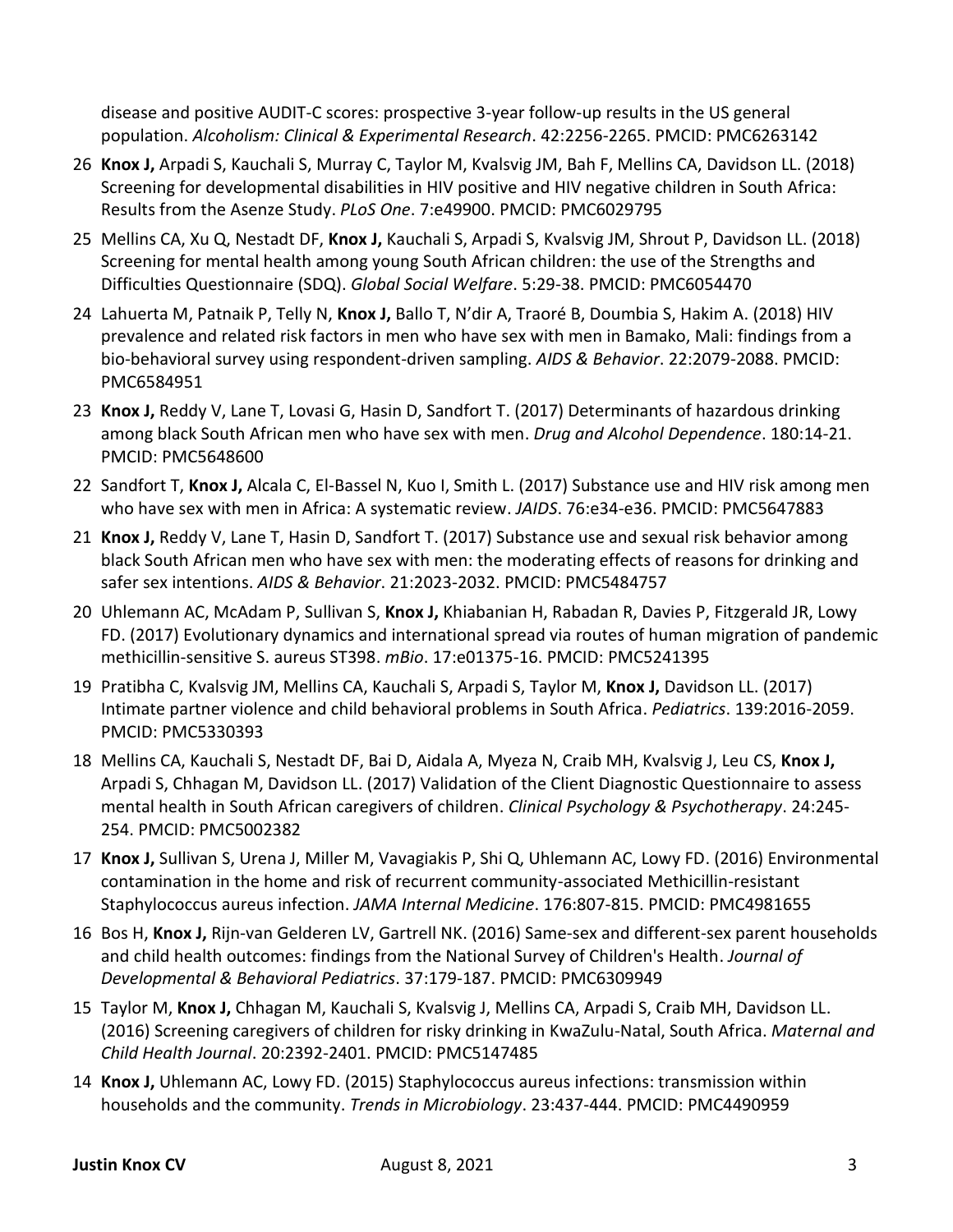- 13 Sandfort T, Bos H, **Knox J,** Reddy V. (2015) Gender nonconformity, discrimination, and mental health among black South African men who have sex with men: a further exploration of unexpected findings. *Archives of Sexual Behavior*. 45:661-670. PMCID: PMC4676953
- 12 **Knox J,** Van Rijen M, Uhlemann AC, Miller M, Hafer C, Vasquez G, Vavagiakis P, Shi Q, Johnson PDR, Coombs G, Kluytmans-Vandenbergh MFQ, Kluytmans J, Bennett CM, Lowy FD. (2014) Communityassociated methicillin-resistant Staphylococcus aureus transmission among households of infected cases: a pooled analysis of primary data from 3 studies across international settings. *Epidemiology & Infection*. 24:1-12. PMCID: PMC4981654
- 11 Sandfort T, **Knox J,** Collier K, Lane T, Reddy V. (2014) HIV testing practices of South African township MSM in the era of expanded access to ART. *AIDS & Behavior*. 19:561-574. PMCID: PMC4320981
- 10 Mooney S, **Knox J,** Morabia A. (2014) The Thompson-McFadden Commission, Joseph Goldberger, and pellagra: reconsidering two historical investigations of pellagra in cotton-mill villages in South Carolina. *American Journal of Epidemiology*. 180:235-244. PMCID: PMC4108042
- 9 Uhlemann AC, Dordel J, **Knox J,** Raven K, Parkhill J, Holden MTG, Peacock S, Lowy FD. (2014) Molecular tracing of the emergence, diversification and transmission of S. aureus sequence type 8 /USA300 in a New York community. *PNAS*. 111:6378-6343. PMCID: PMC4020051
- 8 Kaighobadi F, **Knox J,** Reddy V, Sandfort T. (2014) Age and sexual risk among black men who have sex with men in South Africa: the mediating role of attitudes towards condoms. *Journal of Health Psychology*. 19:1271-1278. PMCID: PMC3883874
- 7 **Knox J,** Reddy V, Kaighobadi F, Nel D, Sandfort T. (2013) Communicating HIV status in sexual interactions: assessing social cognitive constructs, situational factors, and individual characteristics among South African MSM. *AIDS & Behavior*. 17:350-359. PMCID: PMC3548948
- 6 Sandfort T, Yi H, **Knox J,** Reddy V. (2013) Sexual partnership types as determinant of HIV risk in South African MSM: an event-level cluster analysis. *AIDS & Behavior*. 17:S23-S32. PMCID: PMC3529978
- 5 **Knox J,** Uhlemann AC, Miller M, Hafer C, Vasquez G, Ryan M, Vavagiakis P, Shi Q, Lowy FD. (2012) Environmental contamination as a risk factor for intra-household Staphylococcus aureus transmission. *PLoS One*. 7:e49900. PMCID: PMC3496667
- 4 **Knox J,** Sandfort T, Yi H, Reddy V, Maimane S. (2011) Social vulnerability and HIV testing among men who have sex with men in South Africa. *International Journal of STD & AIDS*. 22:709-713. PMCID: PMC3243961
- 3 Uhlemann AC, **Knox J,** Miller M, Hafer C, Vasquez G, Ryan M, Vavagiakis P, Shi Q, Lowy FD. (2011) The environment as an unrecognized reservoir for community-associated methicillin resistant Staphylococcus aureus USA300: a case-control study. *PLoS One*. 6:e22407. PMCID: PMC3144231
- 2 **Knox J,** Yi H, Reddy V, Maimane S, Sandfort T. (2010) The fallacy of intimacy: Sexual risk behaviour and beliefs about trust and condom use among men who have sex with men in South Africa. *Psychology, Health & Medicine*. 15:660-671. PMCID: PMC3058799
- 1 **Knox J**. (2010) Exploring the potential for a culturally relevant HIV intervention project: a Swaziland example. *Anthropology & Medicine*. 17:87-98. PMID: 20419519

# **MANUSCRIPTS UNDER REVIEW**

**Knox J,** Martins SA, Duncan DT. Calling attention to racial/ethnic disparities in men who have sex with men. *NEJM*.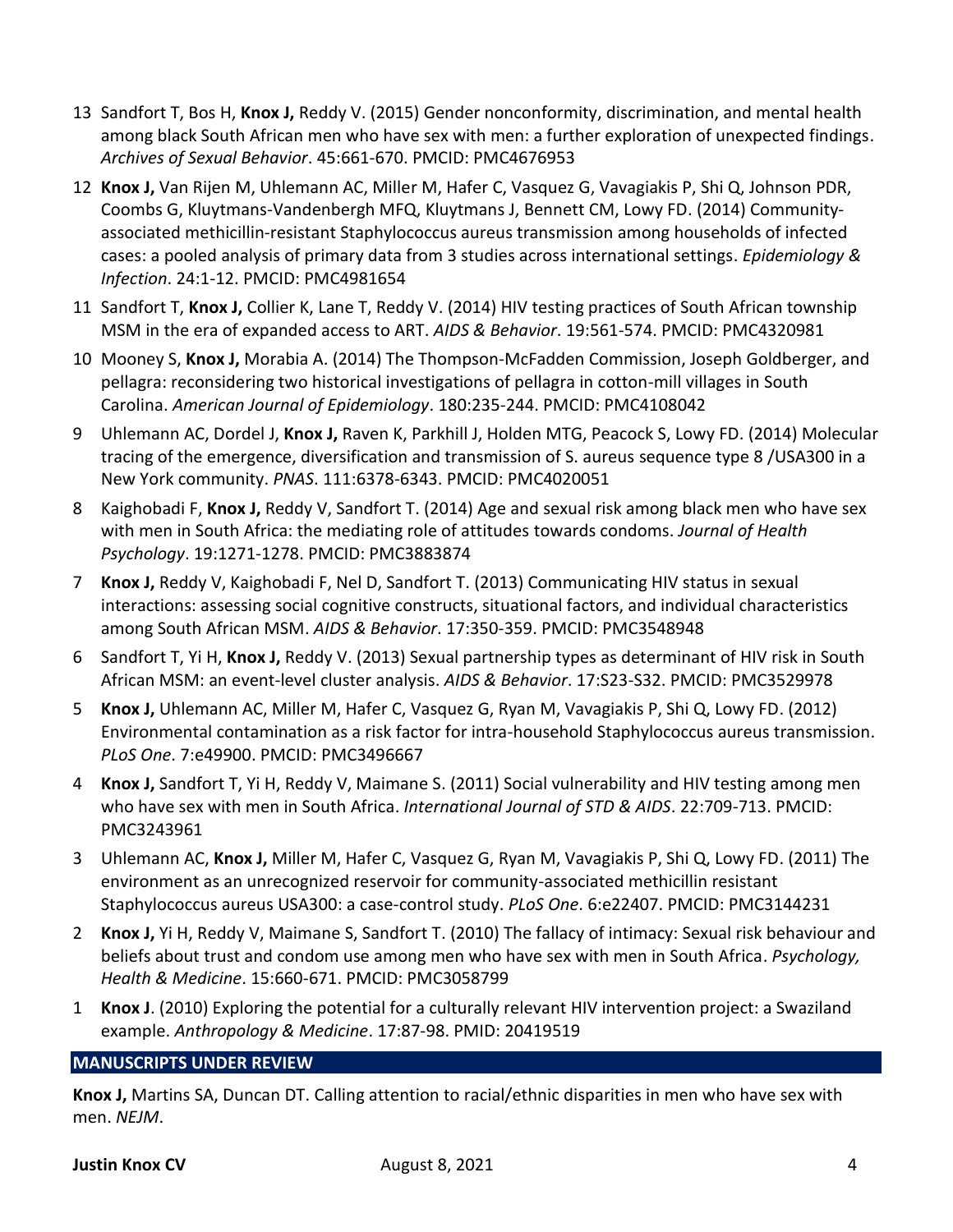**Knox J,** Shiau S, Kutner B, Reddy V, Sandfort T. Pathways from stigma towards same-sexuality to HIV risk among black South African men who have sex with men. *AIDS & Behavior*.

**Knox J**, Park SH, Mountcastle H, Milla B, Callander D, Safren SA, Schneider JA, Duncan DT. Sleep and PrEP: Sleep Health Associated with Pre-Exposure Prophylaxis Preferences among Men Who Have Sex with Men. *PLoS One*.

**Knox J**, Kutner B, Shiau S, Kutner B, Winterhalter FS, Wu Y, Hirsch-Moverman Y, Ortega H, El-Sadr WM, Colson PW, Franks J. Pyschosocial determinants of PrEP adherence among black men who have sex with men and transgender women in a community clinic in Harlem. *AIDS & Behavior*.

**Knox J**, Hwang G, Carrico AC, Duncan DT, Watson RJ, Eaton LA. Daily marijuana use predicts HIV seroconversion among Black men who have sex with men and transgender women. *JAIDS*.

Jones J, **Knox J**, Meanley S, Yang C, Lounsbury DW, Huang T, Patel V, Bauermeister J, Gonzalez-Hernandez G. Frye V, Grov C, Sullivan PS, Schwartz SR. Considerations on the use of technology in HIV-related implementation science research: Case comparisons of five Ending the HIV Epidemic supplement awards. *JAIDS*.

Crandall A, Bista O, Dacus JD, Phaleng H, Nel D, Lane T, Brouard P, Reddy V, Sandfort T, **Knox J**. The social and sexual lives of older Black sexual minority men in South Africa. *BMC Public Health*.

Moody RL, Chen YT, Schneider JA, **Knox J**, Timmins L, Hanson H, Koli K, Durrel M, Dehlin J, Eavou R, Martins SS, Duncan DT. Characteristics of Polysubstance Use in a Community Sample of Black Sexual Minority Men and Transgender Women in Chicago during COVID-19 Pandemic Peak. *Substance Use and Misuse*.

Pagkas-Bather J, Duncan DT, Chen YT, Del Vecchio N, Mayer K, Safren S, Wheeler DP, **Knox J**, Hason H, Eavou R, Schneider JA. Sleep Quality Associated with PrEP Adherence among Young Black Sexual Minority Men: The N2 Study. *JAIDS*.

Duncan DT, Wood EP, Regan SD, Chaix B, Cook S, **Knox J**, Chunara R. Structural-Level Homophobia and Racism and Substance Use Behaviors Among Young Sexual Minority Men in New York City. *American Journal of Public Health*.

Greene ER, Mei-Chen H, **Knox J**, Kandel D. Posttraumatic stress disorder; substance use; sequences; selfmedication; increased susceptibility; shared vulnerability. *Drug and Alcohol Dependence*.

Diaz J, Greene E, Philbin M, Martins S, **Knox J**, Mauro P. Gender and racial/ethnic differences in pastmonth heavy alcohol use and past-year non-medical use of prescription opioids by sexual identity in US adults. *Drug and Alcohol Dependence*.

# **MANUSCRIPTS IN PREPARATION**

**Knox J,** Crandall A, Reddy V, Sandfort T. Social network characteristics and HIV infection among older Black South African men who have sex with men.

Chen E, **Knox J**, Weiss K, Siegler A. Driving and public transit access to substance abuse treatment centers in 3 major metropolitan areas in the U.S.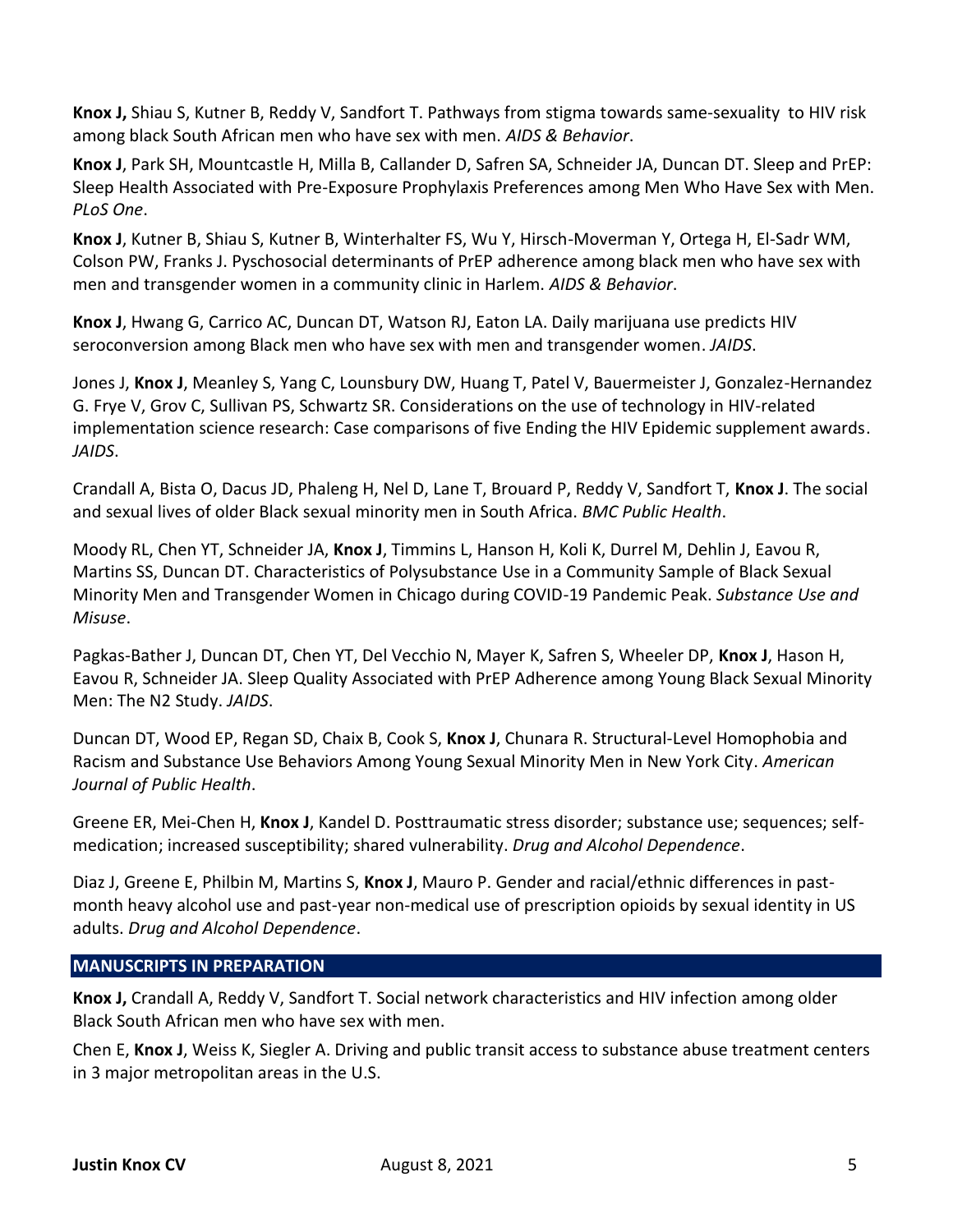**Knox J**, Reidy W, Wu Y, Boshe J, Antelman G, Kulkarni S, Tymejczyk O, Nash D, Elul B. Disclosure of HIV status among HIV patients in Tanzania.

Wilson P, **Knox J**. Effects of a critical media analysis intervention on HIV-related health behavior among HIV positive young black men who have sex with men.

Li C, **Knox J**, Mauro P, Martins S. Medical vs. non-medical prescription opioid and benzodiapene use in the U.S. general population.

#### **ORAL CONFERENCE PRESENTATIONS**

- 13 **Knox J,** Scodes J, Wall M, Witkiewitz K, Kranzler HR, Mann R, O'Malley SS, Anton R, Hasin DS. (June 2021) Reduction in WHO risk drinking levels and cardiovascular disease. *Research Society on Alcoholism*. Virtual.
- 12 **Knox J,** Guest JL, Jones J, Hall EW, Luisi N, Taussig JA, Valentine-Graves M, Rosenberg ES, Sanchez T, Kelley C, Sullivan PS. (November 2020) Explaining racial disparities in viral suppression among men who have sex with men living with HIV. *IAPAC Adherence*. Virtual.
- 11 **Knox J,** Scodes J, Wall M, Witkiewitz K, Kranzler HR, Mann R, O'Malley SS, Anton R, Hasin DS. (June 2020) Reduction in World Health Organization (WHO) risk drinking levels and cardiovascular disease. *College on Problems of Drug Dependence*. Hollywood, FL.
- 10 **Knox J,** Guest JL, Jones J, Hall EW, Luisi N, Taussig JA, Valentine-Graves M, Rosenberg ES, Sanchez T, Kelley C, Sullivan PS. (March 2020) Explaining racial disparities in viral suppression among men who have sex with men living with HIV. *Conference on Retroviruses and Opportunistic Infections (CROI)*. Boston, MA.
- 9 **Knox J,** Boyd A, Matser A, Heijman T, Sandfort T, Davidovich U. (July 2019) Types of group sex and their association with sexual risk behaviors among HIV-negative men who have sex with men. *AIDS Impact*. London, the United Kingdom.
- 8 **Knox J,** Reddy V, Sandfort T. (July 2018) Sexual and gender diversity among black South African men who have sex with men and its impact on their social networks. *International Conference on the Social Sciences and Humanities in HIV*. Amsterdam, the Netherlands.
- 7 Colson PW, Winterhalter FS, Franks J, Hirsch-Moverman Y, Ortega H, Wu Y, **Knox J,** El-Sadr WM. (July 2018) Pre-exposure prophylaxis adherence in black men who have sex with men and transgender women in a community setting in Harlem, NY. *International Conference on the Social Sciences and Humanities in HIV*. Amsterdam, the Netherlands.
- 6 **Knox J,** Reddy V, Lane T, Lovasi G, Hasin D, Sandfort T. (June 2018) Determinants of hazardous drinking among black South African men who have sex with men. *International Network for Social Network Analysis*. Utrecht, the Netherlands.
- 5 Colson PW, Winterhalter FS, Franks J, Hirsch-Moverman Y, Ortega H, Wu Y, **Knox J,** El-Sadr WM. (June 2018) Factors associated with pre-exposure prophylaxis adherence in black men who have sex with men and transgender women in a community setting in Harlem, NY. *International Conference on HIV Treatment and Prevention Adherence (IAPAC)*. Miami, FL.
- 4 Winterhalter FS, Franks J, Hirsch-Moverman Y, Ortega H, Wu Y, **Knox J,** El-Sadr WM, Colson PW. (June 2018) Factors associated with loss to follow-up among black men who have sex with men in a community-based pre-exposure prophylaxis study. *International Conference on HIV Treatment and Prevention Adherence (IAPAC)*. Miami, FL.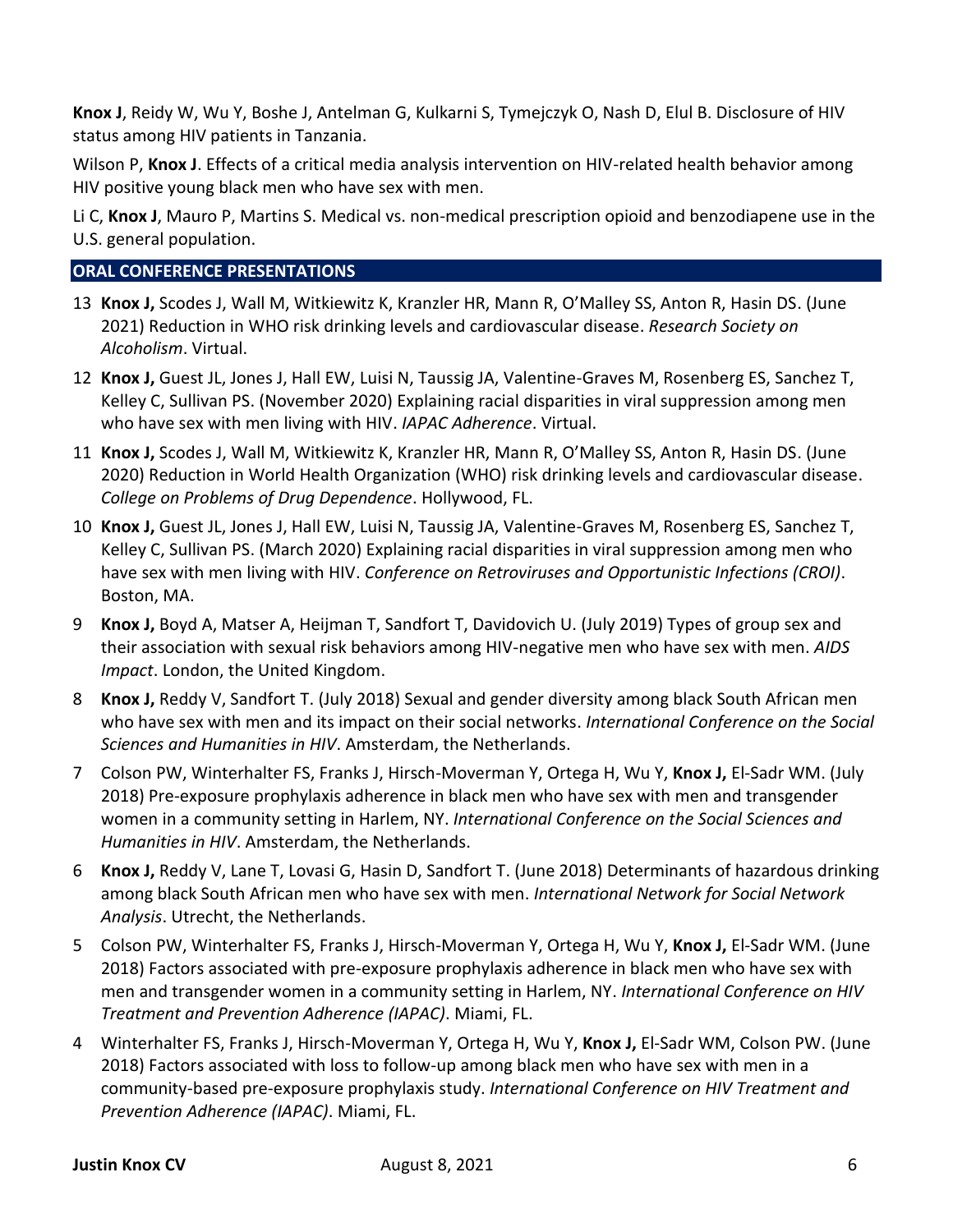- 3 **Knox J,** Sandfort T, Reddy V, Lane T. (November 2014) Substance use and sexual risk behavior among black South African MSM: the role of intentions to use condoms in an event-level analysis. *American Public Health Association*. New Orleans, LA.
- 2 **Knox J,** Uhlemann AC, Miller M, Hafer C, Vasquez G, Ryan M, Vavagiakis P, Shi Q, Lowy FD. (September 2011) Household transmission of Staphylococcus aureus. *Interscience Conference on Antimicrobial Agents and Cancer*. Chicago, IL.
- 1 **Knox J** . (March 2009) Impact of state law on implementation of standing orders for adult immunizations in acute care hospitals in New York City, 2008. *National Immunization Conference*. Dallas, TX.

#### **POSTER CONFERENCE PRESENTATIONS**

- 32 **Knox J,** Wall M, Witkiewitz K, Kranzler HR, Falk D, Litten R, Mann R, O'Malley SS, Scodes J, Anton R, Hasin DS. (March 2019) Reduction in non-abstinent WHO drinking risk levels and cardiovascular disease: 3-year follow-up results in the US general population. *American PsychoPathological Association*. New York, NY.
- 31 **Knox J,** Winterhalter FS, Franks J, Hirsch-Moverman Y, Ortega H, Wu Y, El-Sadr WM, Colson PW. (November 2019) Assessing the Information-Motivation-Behavioral Skills Model for HIV pre-exposure prophylaxis adherence in black men who have sex with men and transgender women in a community setting in Harlem, NY. *Annual Meeting of the American Public Health Association*. Philadelphia, PA.
- 30 **Knox J,** Boyd A, Matser A, Heijman T, Sandfort T, Davidovich U. (July 2019) Types of group sex and their association with sexual risk behaviors among HIV-negative men who have sex with men. *International AIDS Conference*. Mexico City, Mexico.
- 29 **Knox J,** Schneider J, Greene E, Nicholson J, Hasin DS, Sandfort T. (June 2019) Using social network analysis to examine alcohol use among adults: a systematic review. *Research Society on Alcoholism*. Minneapolis MN.
- 28 **Knox J,** Wall M, Witkiewitz K, Kranzler HR, Falk D, Litten R, Mann R, O'Malley SS, Scodes J, Anton R, Hasin DS. (June 2019) Reduction in non-abstinent WHO drinking risk levels and psychiatric and drug use disorders: 3-year follow-up results in the US general population. *College on Problems of Drug Dependence*. San Antonio, TX.
- 27 Gruver R, Mall S, Kvalsvig JD, **Knox J,** Mellins CA, Desmond C, Kauchali S, Arpadi SM, Taylor M, Davidson LL. (June 2019) Delayed cognitive and language development in 4-6 year-old HIV-infected children compared to HIV-exposed uninfected and HIV-unexposed children in KwaZulu-Natal, South Africa. *Society for Pediatric and Perinatal Epidemiologic Research*. Minneapolis MN.
- 26 **Knox J,** Wilson P. (May 2019) Effects of a critical media analysis pilot intervention in HIV-related health behaviors in HIV-infected, young, black men who have sex with men. *Society for Prevention Research*. San Francisco, CA.
- 25 **Knox J,** Winterhalter FS, Franks J, Hirsch-Moverman Y, Ortega H, Wu Y, El-Sadr WM, Colson PW. (March 2019) Evaluation of three measures of pre-exposure prophylaxis (PrEP) adherence used in a PrEP intervention trial implemented black men who have sex with men and transgender women in a community setting in Harlem, NY. *CDC National HIV Prevention Conference*. Atlanta, GA.
- 24 **Knox J,** Winterhalter FS, Franks J, Hirsch-Moverman Y, Ortega H, Wu Y, El-Sadr WM, Colson PW. (March 2019) Effects of a pre-exposure prophylaxis adherence intervention on sexual risk behavior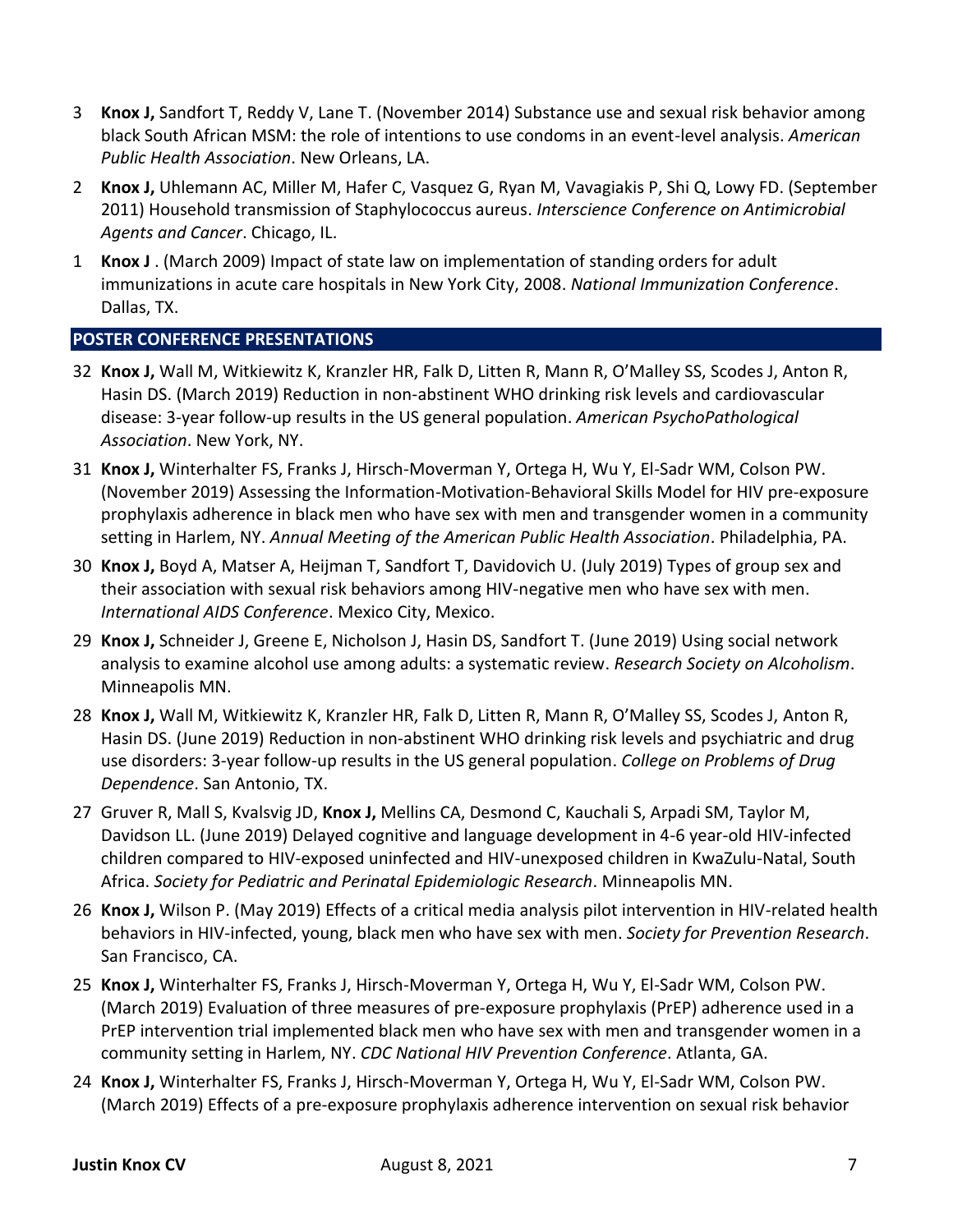and substance abuse in black men who have sex with men and transgender women in a community setting in Harlem, NY. *CDC National HIV Prevention Conference*. Atlanta, GA.

- 23 **Knox J,** Wall M, Witkiewitz K, Kranzler HR, Falk D, Litten R, Mann R, O'Malley SS, Scodes J, Anton R, Hasin DS. (March 2019) Reduction in non-abstinent WHO drinking risk levels and psychiatric and drug use disorders: 3-year follow-up results in the US general population. *American PsychoPathological Association*. New York, NY.
- 22 Colson PW, Winterhalter FS, Franks J, Hirsch-Moverman Y, Ortega H, Wu Y, **Knox J,** El-Sadr WM. (July 2018) Pre-exposure prophylaxis adherence in black men who have sex with men and transgender women in a community setting in Harlem, NY. *International AIDS Conference*. Amsterdam, the Netherlands.
- 21 Winterhalter FS, Franks J, Hirsch-Moverman Y, Ortega H, Wu Y, **Knox J,** El-Sadr WM, Colson PW. (July 2018) Depressive symptoms, substance use and sexual risk behaviors among black men who have sex with men. *International AIDS Conference*. Amsterdam, the Netherlands.
- 20 **Knox J,** Hasin D, Aharonovich E. (June 2018) Impact of a pilot brief intervention targeted at substance use reduction on HIV medication adherence among HIV positive substance users. *International Conference on HIV Treatment and Prevention Adherence (IAPAC)*. Miami, FL.
- 19 **Knox J,** Hasin D, Aharonovich E. (June 2018) Impact of a pilot brief intervention targeted at substance use reduction on HIV risk behavior among HIV positive substance users. *International Conference on HIV Treatment and Prevention Adherence (IAPAC)*. Miami, FL.
- 18 Hasin DS, Anton R, Falk D, **Knox J,** Kranzler HR, Litten R, Mann K, O'Malley SS, Witkiewitz K. (June 2018) WHO-defined drinking levels and drinking consequences: prospective findings from the NESARC Waves 1 & 2 (2001-2005) and prevalence in NESARC-III (2012-2013). *Research Society on Alcoholism*. San Diego, CA.
- 17 **Knox J,** Collier K, Mtshengu A, Lee M, Lane T, Reddy V, Hasin D, Sandfort T. (June 2017) Substance use facilitates sexual interactions and increases HIV risk in black South African MSM. *College on Problems of Drug Dependence*. Montreal, Canada.
- 16 **Knox J,** Sandfort T, Lane T, Reddy V. (July 2016) Social network characteristics and HIV infection among older black South African MSM. *International AIDS Conference*. Durban, South Africa.
- 15 **Knox J,** Sandfort T, Dolezal C, Shiau S, Lane T, Reddy V. (July 2016) Pathways from homonegativity to HIV risk among black South African men who have sex with men. *International AIDS Conference*. Durban, South Africa.
- 14 **Knox J,** Kvalsvig JD, Mellins CA, Kauchali S, Taylor M, Arpadi SM, Desmond C, Davidson LL. (July 2016) The impact of HIV infection among children and their mothers on children's behavior, cognitive and language development. *International Workshop on HIV Pediatrics*. Durban, South Africa.
- 13 Hakim A, Lahuerta M, Patnaik P, Telly N, **Knox J,** Ballo T, N'dir A, Traoré B, Doumbia S. (July 2016) HIV testing among men who have sex with men in Bamako, Mali: identifying factors to address a critical unmet testing need. *International AIDS Conference*. Durban, South Africa.
- 12 Patnaik P, Lahuerta M, Telly N, **Knox J,** Ballo T, N'dir A, Traoré B, Doumbia S, Hakim A. (July 2016) Factors associated with unprotected anal intercourse in men who have sex with men (MSM): findings from the first bio-behavioral survey using respondent-driven sampling among MSM in Bamako, Mali. *International AIDS Conference*. Durban, South Africa.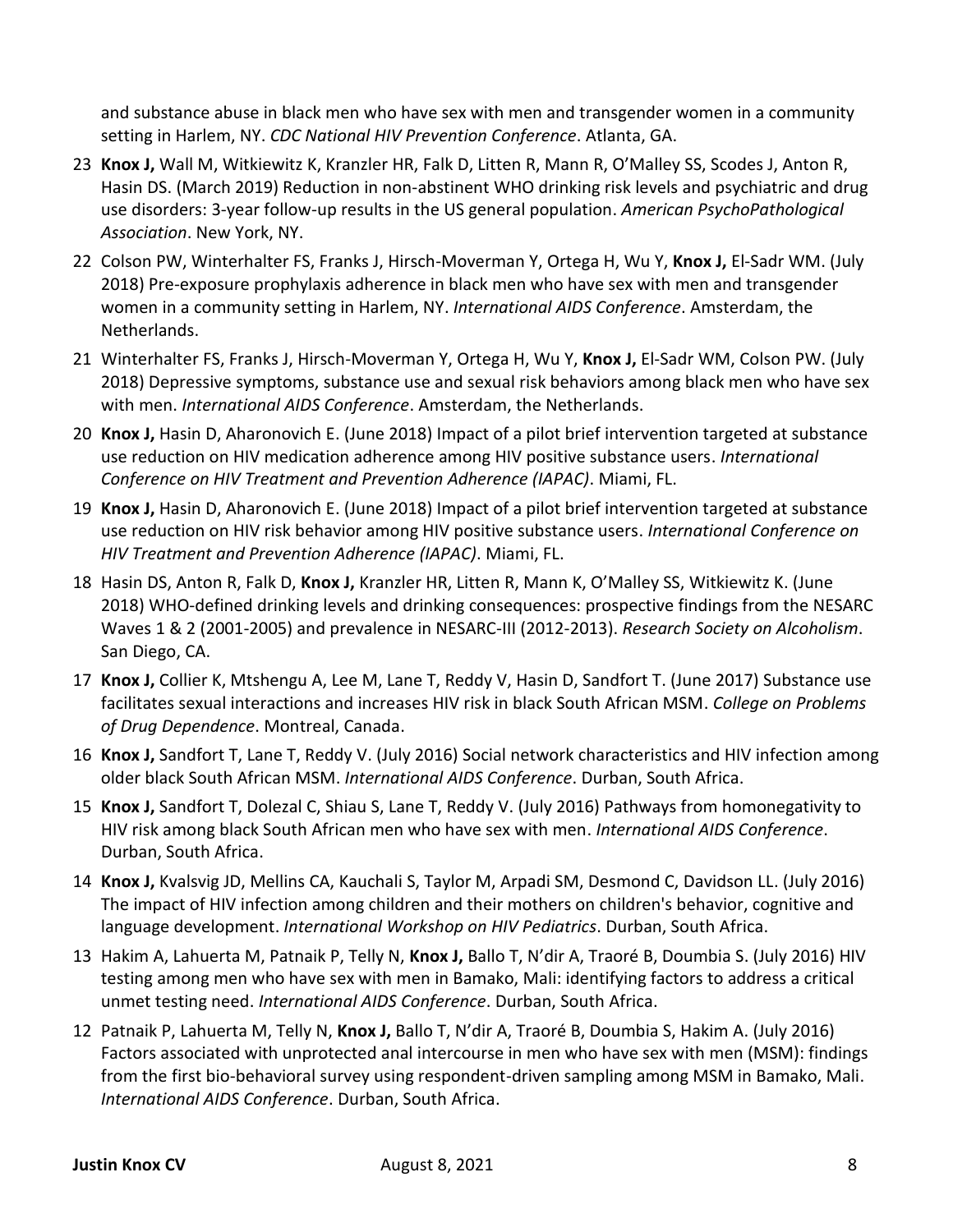- 11 Lahuerta M, Patnaik P, Telly N, **Knox J,** Ballo T, N'dir A, Traoré B, Doumbia S, Hakim A. (February 2016) HIV Prevalence and Risk Factors in Men who Have Sex with Men in Bamako, Mali. *Conference on Retroviruses and Opportunistic Infections (CROI)*. Boston, MA.
- 10 Taylor M, **Knox J,** Chhagan MK, Kauchali S, Kvalsvig J, Mellins CA, Arpadi SM, Davidson LL. (August 2014) The Audit C: A better screen than the Audit to identify primary child caregivers at risk of alcohol abuse in the ASENZE study, KwaZulu-Natal, South Africa. *International Epidemiology Association World Congress of Epidemiology*. Anchorage, AK.
- 9 **Knox J,** Sandfort T, Reddy V, Lane T. (June 2014) Substance use and sexual risk among black South African MSM: the moderating effects of reasons for drinking and safe sex intentions. *Research Society on Alcoholism*. Bellevue, WA.
- 8 Mooney S, **Knox J,** Morabia A. (June 2014) The Thompson-McFadden Commission, Joseph Goldberger, and pellagra: reconsidering two historical investigations of pellagra in cotton-mill villages in South Carolina. *Society for Epidemiologic Research*. Seattle, WA.
- 7 Crosier B, Sandfort T, Kaighobadi F, **Knox J,** Reddy V. (February 2014) RDS and HIV: rates, risk factors and future intervention. *International Network for Social Network Analysis*. Saint Petersburg, FL.
- 6 **Knox J,** Van Rijen M, Uhlemann AC, Miller M, Hafer C, Vasquez G, Vavagiakis P, Shi Q, Johnson PDR, Coombs G, Kluytmans-Van den bergh MFQ, Kluytmans J, Bennett CM, Lowy FD. (October 2013) Community-associated methicillin-resistant Staphylococcus aureus transmission among households of infected cases: a pooled analysis of primary data from 3 studies across international settings. *Infectious Disease Week*. San Francisco, CA.
- 5 Bos HMW, Sandfort T, **Knox J,** Reddy V. (August 2013) Gender expression preference, sexual minority stress, resilience and feelings of depression and anxiety among black South African men who have sex with men (MSM). *International Academy of Sex Research*. Chicago, IL.
- 4 **Knox J,** Reddy V, Kaighobadi F, Nel D, Sandfort T. (July 2012) Communicating HIV status in sexual interactions: assessing social cognitive constructs, situational factors, and individual characteristics among South African MSM. *International AIDS Conference*. Washington DC.
- 3 Kaighobadi F, **Knox J,** Reddy V, Sandfort T. (July 2012) Attitudes towards condom use may explain why older Black South African MSM engage in unprotected insertive anal sex more frequently. *International AIDS Conference*. Washington DC.
- 2 Uhlemann AC, Hafer C, **Knox J,** Miller M, Vasquez G, Ryan M, Vavagiakis P, Shi Q, Lowy FD. (September 2010) Role of environmental contamination with community-associated methicillin-resistant S. aureus. *Interscience Conference on Antimicrobial Agents and Cancer*. Boston, MA.
- 1 **Knox J,** Sandfort T, Yi H, Reddy V, Maimane S. (July 2010) Social vulnerability and HIV testing among MSM in South Africa. *International AIDS Conference*. Austria, Vienna.

# **INVITED TALKS**

- 8 Intervening to improve HIV treatment and reduce drinking in young, black men who have sex with men. Substance Abuse Epidemiology Seminar. Department of Epidemiology, Columbia University. October 29, 2019
- 7 HIV treatment outcomes among a cohort of men who have sex with men living with HIV in Atlanta, GA. Talks on Research in Progress (TRIP). Division of HIV/AIDS Prevention, Centers for Disease Control. September 18, 2019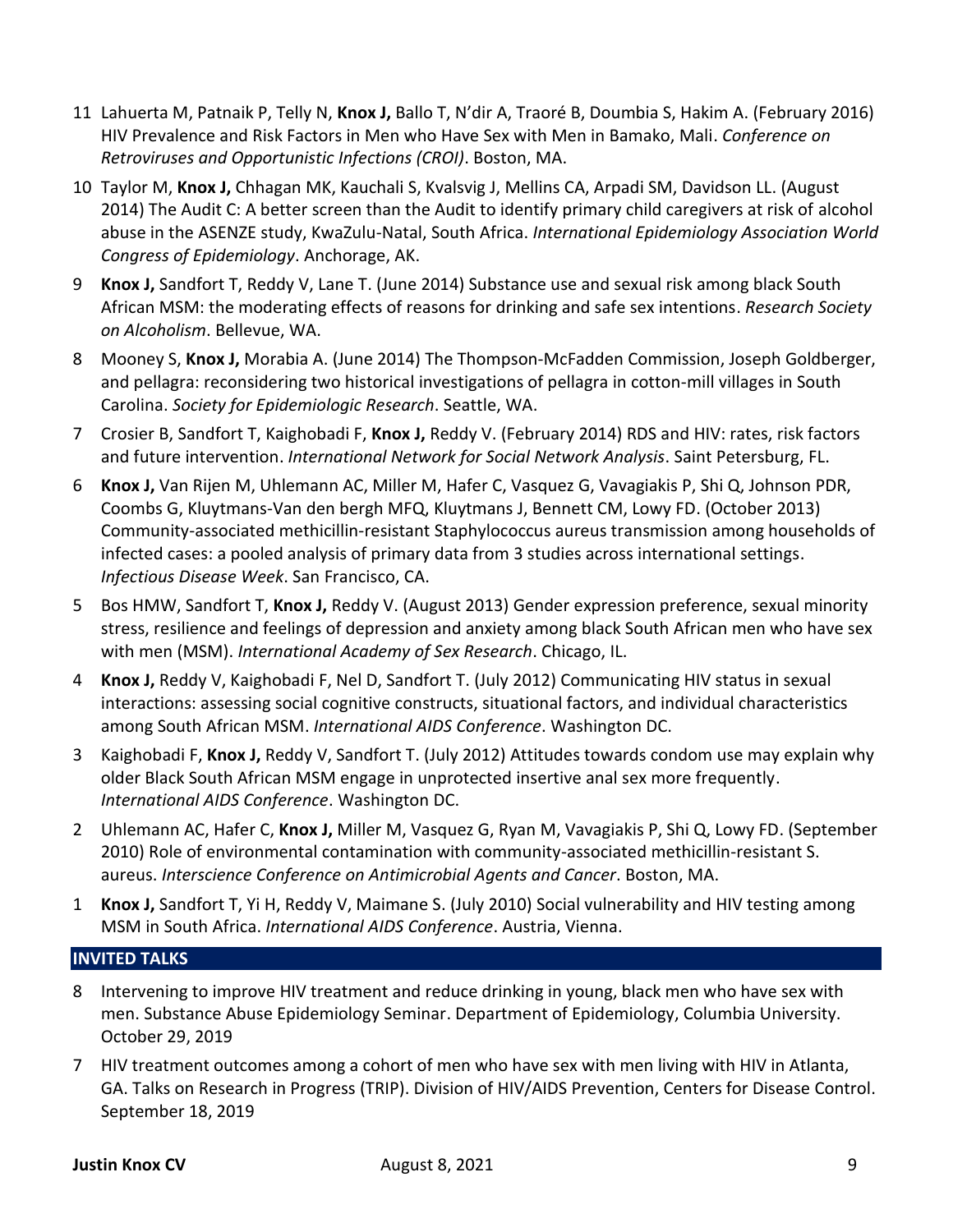- 6 Group sex and sexual risk: Findings from the Amsterdam gay men's cohort study. Grand Rounds. HIV Center for Clinical and Behavioral Studies, New York State Psychiatric Institute and Columbia University. June 6, 2019
- 5 Formulating a K proposal on intervening to improve HIV medication adherence among heavy-drinking, young, black men who have sex with men. Substance Abuse Epidemiology Seminar. Department of Epidemiology, Columbia University. December 12, 2018
- 4 HIV and substance use: developing a K proposal. Substance Abuse Epidemiology Seminar. Department of Epidemiology, Columbia University. May 8, 2018
- 3 Social networks, substance use and HIV risk among black South African men who have sex with men. Urban Health Collaborative Brown Bag Series. Department of Epidemiology & Biostatistics, Drexel University. May 4, 2018
- 2 Substance Use and HIV Risk among Social Networks of Black South African Men who Have Sex with Men. Dissertation Presentation. Department of Epidemiology, Columbia University. October 31, 2017
- 1 Substance use and sexual risk behavior among social networks of black South African MSM: an F31 funded dissertation project. Substance Abuse Epidemiology Seminar. Department of Epidemiology, Columbia University. April 2, 2015

# **PROFESSIONAL EXPERIENCE**

| Columbia University: Manhattan, NY<br>Assistant Professor of Clinical Implementation Science and Intervention (in Psychiatry)                                               | 2020-present |
|-----------------------------------------------------------------------------------------------------------------------------------------------------------------------------|--------------|
| • Conduct research on K01AA028199: Intervening to improve HIV treatment and reduce drinking in<br>young, Black men who have sex with men.                                   |              |
| Washington University in Saint Louis: Saint Louis, MO<br><b>Consultant</b>                                                                                                  | 2020-present |
| • Support interdisciplinary team to implement and evaluate a psychosocial intervention to improve<br>child welfare in a refugee settlement in Uganda.                       |              |
| New York State Psychiatric Institute: Manhattan, NY<br><b>Research technician</b>                                                                                           | 2017-2020    |
| • Conducted analyses using national data sets as part of research program focusing on substance use<br>• Led and assisted with preparation of manuscripts                   |              |
| Fostering Resilience Initiative: South Bend, IL<br><b>Consultant</b>                                                                                                        | 2019-2020    |
| • Supported interdisciplinary team working to ensure positive outcomes for children and youth facing<br>adversity in the Democratic Republic of Congo, Haiti, and Tanzania. |              |
| New York State Psychiatric Institute: Manhattan, NY                                                                                                                         | 2017-Present |
| <b>Research technician</b><br>• Conduct analyses using large national data sets as part of research program focusing on substance<br>use                                    |              |
| • Lead and assist with preparation of manuscripts                                                                                                                           |              |
| Fostering Resilience Initiative: South Bend, IL<br><b>Consultant</b>                                                                                                        | 2019-2020    |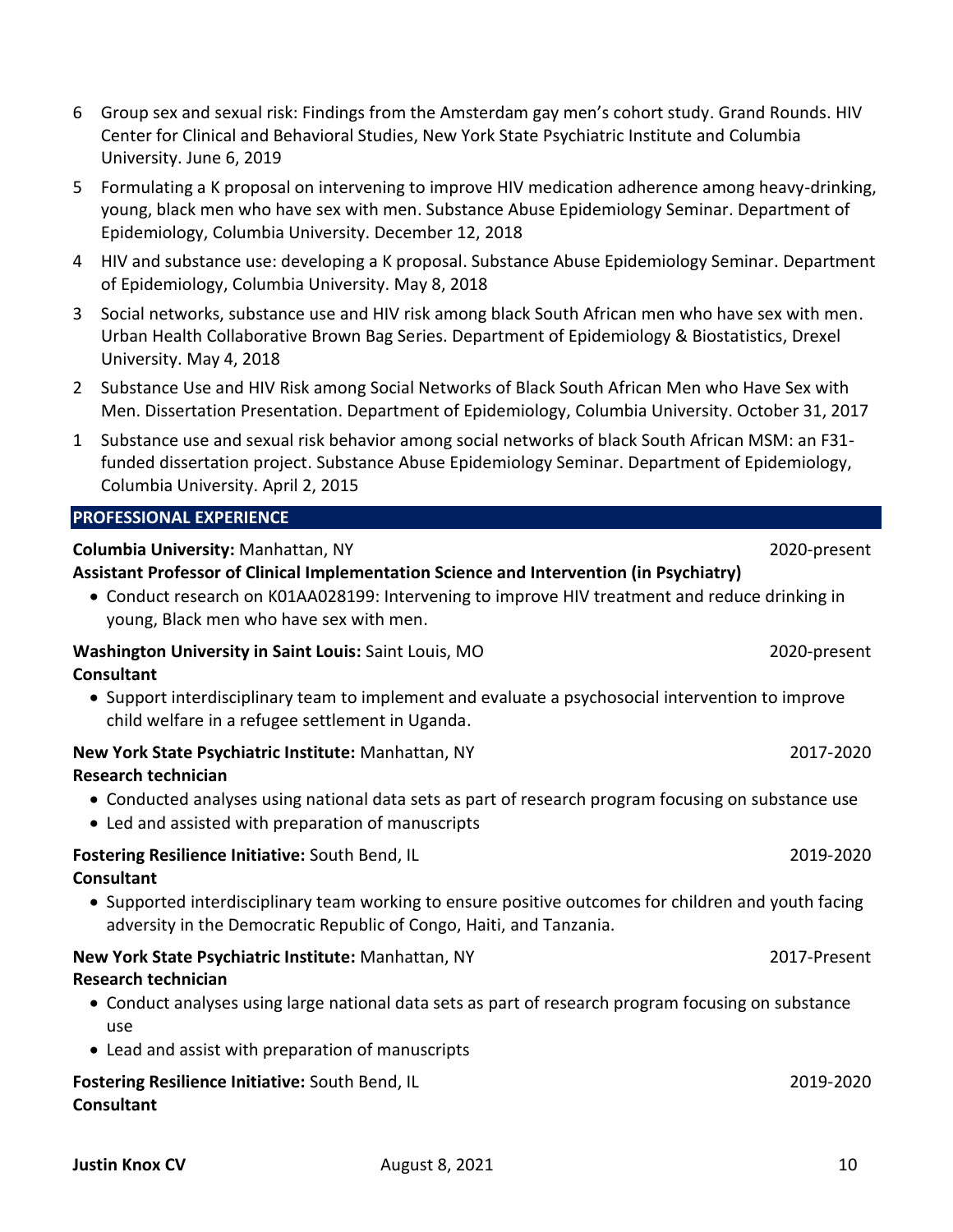• Support interdisciplinary team working to ensure positive outcomes for children and youth facing adversity in the Democratic Republic of Congo, Haiti, and Tanzania.

#### **Columbia University:** Manhattan, NY 2016-2017

#### **Grant writer**

- Wrote an NIH R21 grant on sexual violence against women in Uganda; scored in the  $30<sup>th</sup>$  percentile on its first submission
- Wrote an NIH DP2 grant to conduct research on sexual violence among women in Uganda
- Prepared an NIH R01 grant testing an intervention to reduce violence against children in Uganda

# **Columbia University:** Manhattan, NY 2016-2017

# **Quantitative social scientist**

- Analyzed large national data sets for a translation research program on PTSD and substance use
- Prepared manuscripts

# **Columbia University:** Manhattan, NY 2014 – 2017

# **Research Assistant**

• Managed data, conducted analyses, and assisted with preparation of manuscripts focused on intimate partner violence, mental health, substance use, HIV infection, and child development for a longitudinal community-based study of children and their adult caregivers in rural KwaZulu-Natal, South Africa

# **Fulbright U.S. Student Program**: Pretoria, South Africa 2016

# **Fulbright Scholar**

• Awarded a full Fulbright research grant to conduct independent research in South Africa on the social lives of older, black men who have sex with men (MSM)

#### **International Center for AIDS Prevention (ICAP)**: Manhattan, NY 2014 – 2014 – 2016 **Research Assistant**

- Supported the strategic information unit on a range of tasks, including: data management, data analysis, literature reviews, protocol development, and preparation of scientific presentations and manuscripts
- Assisted with implementation and data management for Population HIV Incidence Assessment (PHIA) surveys conducted in 20 sub-Saharan African countries

# **Columbia University Medical Center:** Manhattan, NY 2009 – 2014 **Project Coordinator**

- Coordinated an NIH-funded R01 study on the transmission of *staphylococcus aureus* in NYC
- Managed data and conducted data analyses, including social network analyses and geospatial analyses
- Led and assisted with preparation of manuscripts
- Ensured protocols were approved by the Institutional Review Board
- Supervised research assistants on data collection, data entry and data cleaning

# **New York City Department of Health**: Manhattan, NY 2007 – 2009

# **Outreach Coordinator**

• Conducted research on the effectiveness of provider outreach interventions to increase influenza and pneumococcal vaccination coverage rates among adults in NYC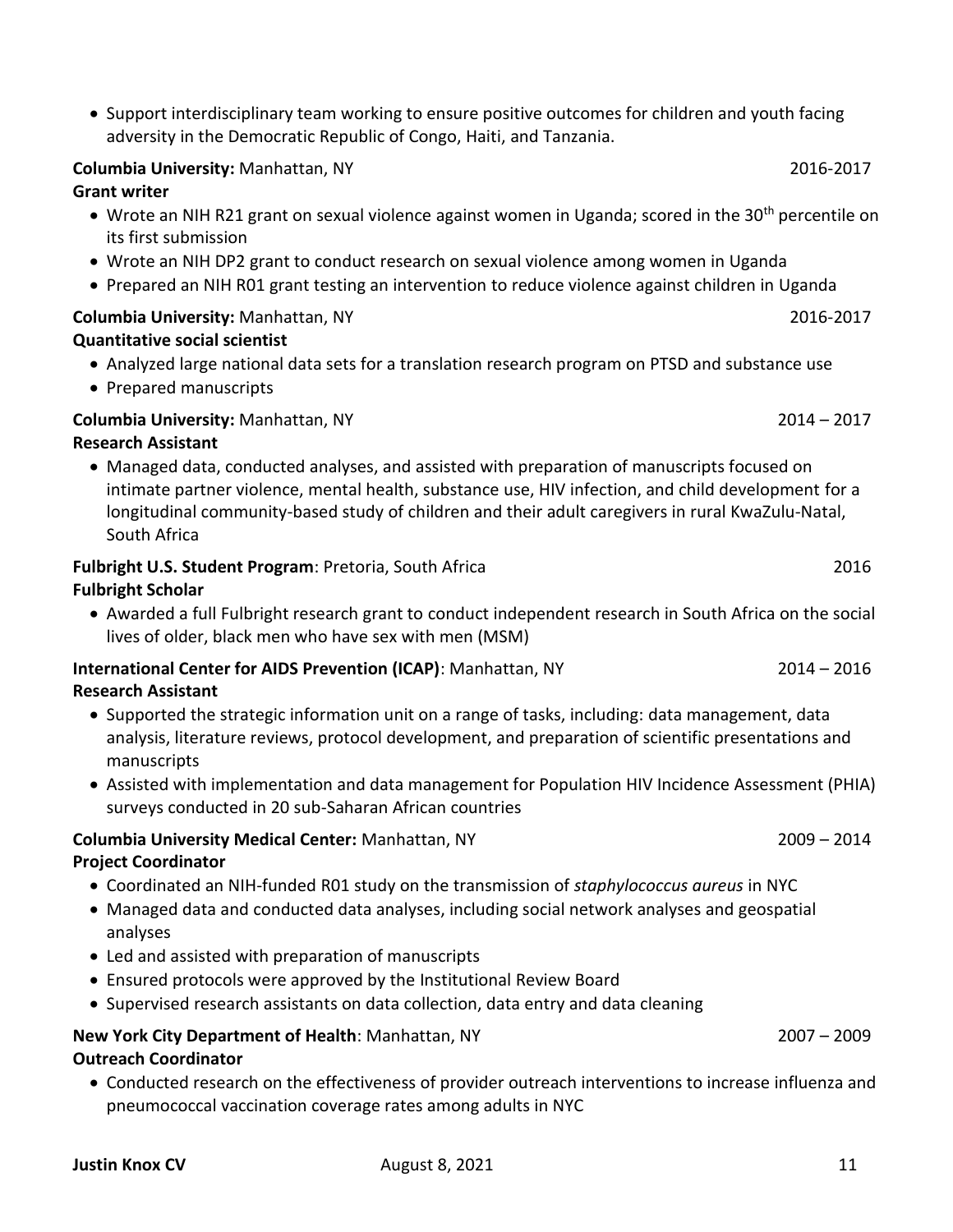- Helped implement strategies (media campaigns, community outreach, healthcare provider education, resource development) to improve immunization coverage rates among adults in NYC
- Helped create, draft, and implement health policy for adult immunization practices in NYC

# **Harlem United**: Manhattan, NY 2006 –2007

# **HIV Case Manager**

- Managed caseloads of formerly homeless people living with HIV in a transitional housing program, including racial and sexual minorities, and helped them transition to live independently
- Developed and implemented service plans to assist clients with issues related to medical care, mental health, substance abuse, housing, employment, state support benefits, and legal matters

# **The American Cancer Society**: Eastern Division, NY & NJ 2006

# **Special Events Recruiter**

- Worked to increase awareness about cancer in Spanish and Portuguese-speaking communities
- Recruited community members to participate in an annual event that raised over \$500,000

# **National Health Services:** London, United Kingdom 2006

# **Honorary Senior Research Fellow**

- Shadowed doctors, psychiatrist, nurses, and health advisors in a sexual health clinic
- Accompanied nurses on outpatient visits and attended HIV support groups meetings
- Conducted library-based research on the role of spirituality for people living with HIV/AIDS

# **United States Peace Corps:** Swaziland, Africa 2004 –2005

# **Peace Corps Volunteer**

- Lived and worked in a rural community in a country with a generalized HIV epidemic (HIV prevalence >35%) to address health issues focusing on HIV/AIDS prevention and impact mitigation
- Worked to initiate collaboration between traditional healers and the Swaziland Ministry of Health
- Coordinated with humanitarian agencies to facilitate outreach to rural communities
- Accompanied rural health workers on home-based care visits
- Conducted a needs assessments survey at the local health clinic
- Organized and led a support group for people living with HIV

# **Vergennes High School:** Vergennes, VT 2003–2004

# **Alternative Education Teacher**

- Worked with an inter-disciplinary Alternative Collaborative Team to integrate students with behavioral problems and learning disabilities into a normal high school setting
- Designed curriculum for and taught students in Spanish, Writing, History, and Math
- Helped manage case files for twelve at-risk youths in the program

#### **Middlebury College:** Middlebury, VT 2003–2004 **Research Assistant**

- Designed curriculum, led class discussions and graded student work for courses in Symbolic Anthropology, Anthropology through the Arts, and Anthropology Research Methods
- Designed an online forum to build knowledge and foster critical thought among students on pertinent anthropological issues, called the Network for Student Activism

**Britanic International House:** Recife, Brazil 2003 **English Teacher**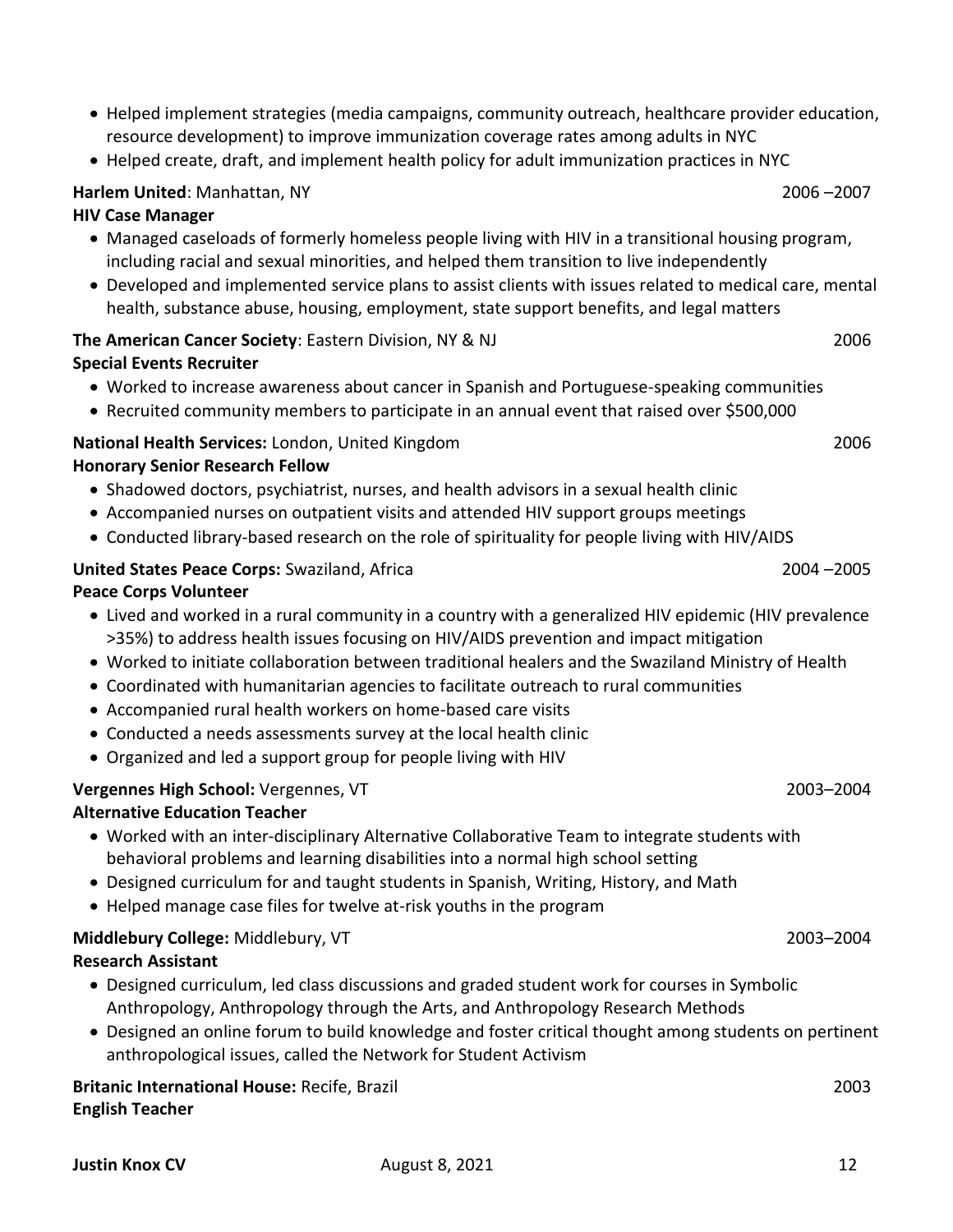- Lived, taught, and volunteered in order to learn Portuguese and experience Brazilian culture
- Designed curriculum, prepared classroom materials, taught classes, assessed student work
- Conducted volunteer work at a health clinic in a famous anthropological field site

# **ACTIVE GRANTS**

# **R01DA054553, NIDA (MPI: Knox & Duncan)** 8/1/2021-6/30/2026

**Cannabis use, PrEP and HIV transmission risk Among Black MSM in Chicago**

This project seeks to investigate relationships between cannabis use, PrEP and biological vulnerability to HIV infection among a cohort of Black gay, bisexual and other MSM.

Role: co-Principal Investigator

# **R21DA053156, NIDA (PI: Knox)** 8/15/2021-7/31/2023

**Social environmental drivers of stimulant use and its impact on HIV in Black MSM** This project aims to characterize stimulant use and other drug use in a cohort of Black MSM, identify it's social-environmental drivers, and assess its contribution to HIV transmission.

Role: Principal Investigator

# **K01AA028199, NIAAA (PI: Knox)** 9/1/2020-8/31/2025

# **Intervening to improve HIV treatment and reduce drinking in young, Black MSM**

Developing, implementing and evaluating a social network and mHealth intervention that targets improved HIV treatment outcomes and reduced drinking in young, Black MSM. Role: Principal Investigator

# **GRANTS UNDER REVIEW**

# **R01AA029816, NIAAA (MPI: Duncan & Knox)** Impact Score: 50

**Informing, designing, implementing and evaluating a package of tailored alcohol health services for Black sexual minority men**

We propose to conduct urgently needed research to address alcohol disparities and improve alcohol health services among Black gay, bisexual and other sexual minority men (SMM). Leveraging an existing cohort of Black SMM in Chicago, IL, the Networks and Neighborhoods (N2) Study, we will adapt a package of tailored alcohol health services for Black SMM, deliver them and evaluate their effectiveness and implementation.

Role: co-Principal Investigator

# **COMPLETED GRANTS**

# **T32DA031099, NIDA (PI: Hasin)** 12/1/20017–7/31/2020

# **Epidemiology of Substance Use Disorders Training Program at Columbia University**

Multidisciplinary T32 training program for fellows for careers and leadership in substance abuse epidemiology, using epidemiologic methods to understand substance abuse and to mitigate its toll. Role: Postdoctoral fellow

# **F31DA037128, NIDA (PI: Knox)** 8/23/2014-2/28/2016, 9/1/2016-11/30/2017

**Substance use and sexual risk behavior among MSM in South African townships**

Quantitative exploration of the relationships among social network characteristics, substance use and HIV risk behavior among black South African MSM. Role: Principal Investigator

# **Justin Knox CV COV COVERSITY August 8, 2021 13 13**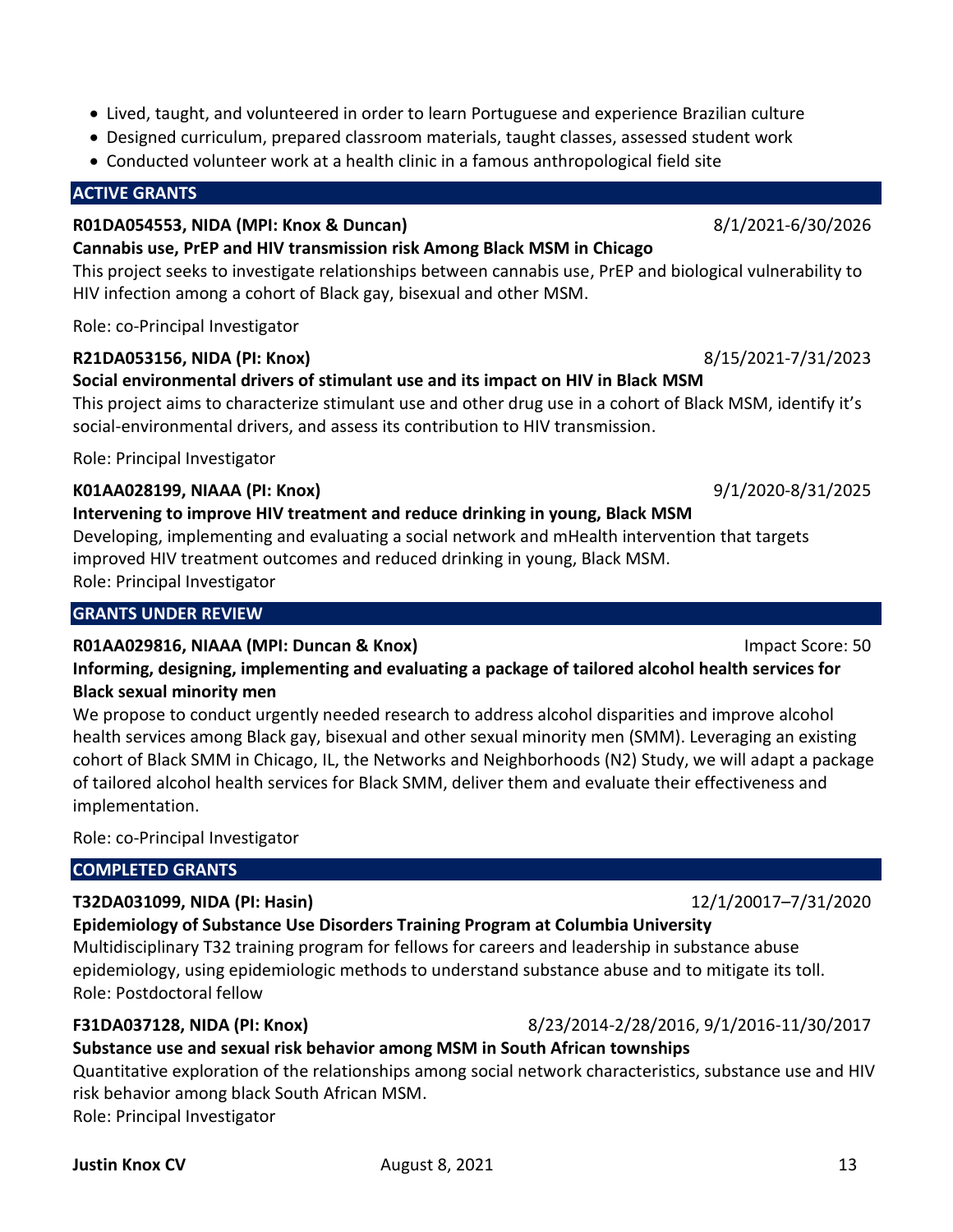**Independent Research Award, Fulbright U.S. Student Program (PI: Knox)** 3/1/20016–8/31/2016 **Collaboration to qualitatively explore the social lives of older, black MSM in Tshwane, South Africa** In-depth interviews conducted among n=38 older (30+ years old) black MSM to learn more about their social and sexual lives.

Role: Principal Investigator

#### **SCHOLARSHIPS/ AWARDS**

| International AIDS Conference Early Career Investigator Travel Award                | 2020      |
|-------------------------------------------------------------------------------------|-----------|
| CROI Early Career Investigator Travel Award                                         | 2020      |
| American PsychoPathological Association Early Career Investigator Travel Award      | 2020      |
| College on Problems of Drug Dependence Early Career Investigator Travel Award       | 2019      |
| Research Society on Alcoholism Early Career Investigator Travel Award               | 2019      |
| Society for Prevention Research Early Career Investigator Travel Award              | 2019      |
| CDC National HIV Conference Sponsored Participant Award                             | 2019      |
| American PsychoPathological Association Early Career Investigator Travel Award      | 2019      |
| NIDA Director's Travel Award                                                        | 2017      |
| David J. Sencer Scholarship to attend the CDC annual EIS conference                 | 2016      |
| Scholarship to attend the Network Modeling for Epidemics course                     | 2015      |
| Scholarship to attend the EPIC course: Social Network Analysis                      | 2015      |
| Scholarship to attend the Clinic on Dynamical Approaches to Infectious Disease Data | 2014      |
| <b>Public Health Scholarship</b>                                                    | 2008-2009 |
| Honors, Senior Thesis                                                               | 2002      |
| Cum Laude                                                                           | 2002      |
|                                                                                     |           |

#### **PEER REVIEWS**

| Journal of the International AIDS Society | Alcoholism: Clinical & Experimental Research    |
|-------------------------------------------|-------------------------------------------------|
| <b>JAIDS</b>                              | Journal of Addictive Behaviors                  |
| <b>Clinical Infectious Diseases</b>       | Global Public Health                            |
| Annals of Epidemiology                    | Vulnerable Children & Youth Studies             |
| <b>Pediatrics</b>                         | Therapeutic Advances in Musculoskeletal Disease |
| PLoS One                                  | American Journal of Infection Control           |
| Drug and Alcohol Dependence               | Journal of Homosexuality                        |
| AIDS & Behavior                           | <b>SAHARA Journal</b>                           |
| <b>AIDS Care</b>                          | African Journal of AIDS Research                |
| Microbial Drug Resistance                 | Journal of Sex & Marital Therapy                |
| <b>Addictive Behaviors</b>                | Journal of Public Mental Health,                |
| International Journal of STD & AIDS       | <b>BMJ Open</b>                                 |
| Journal of Medical Internet Research      | Journal of Urban Health                         |
| Science of the Total Environment          |                                                 |

# **AFFILIATIONS**

International AIDS Society HIV Prevention Trials Network American Public Health Association Society for Epidemiological Research

College on Problems of Drug Dependence Society for Healthcare Epidemiology of America Society for Prevention Research